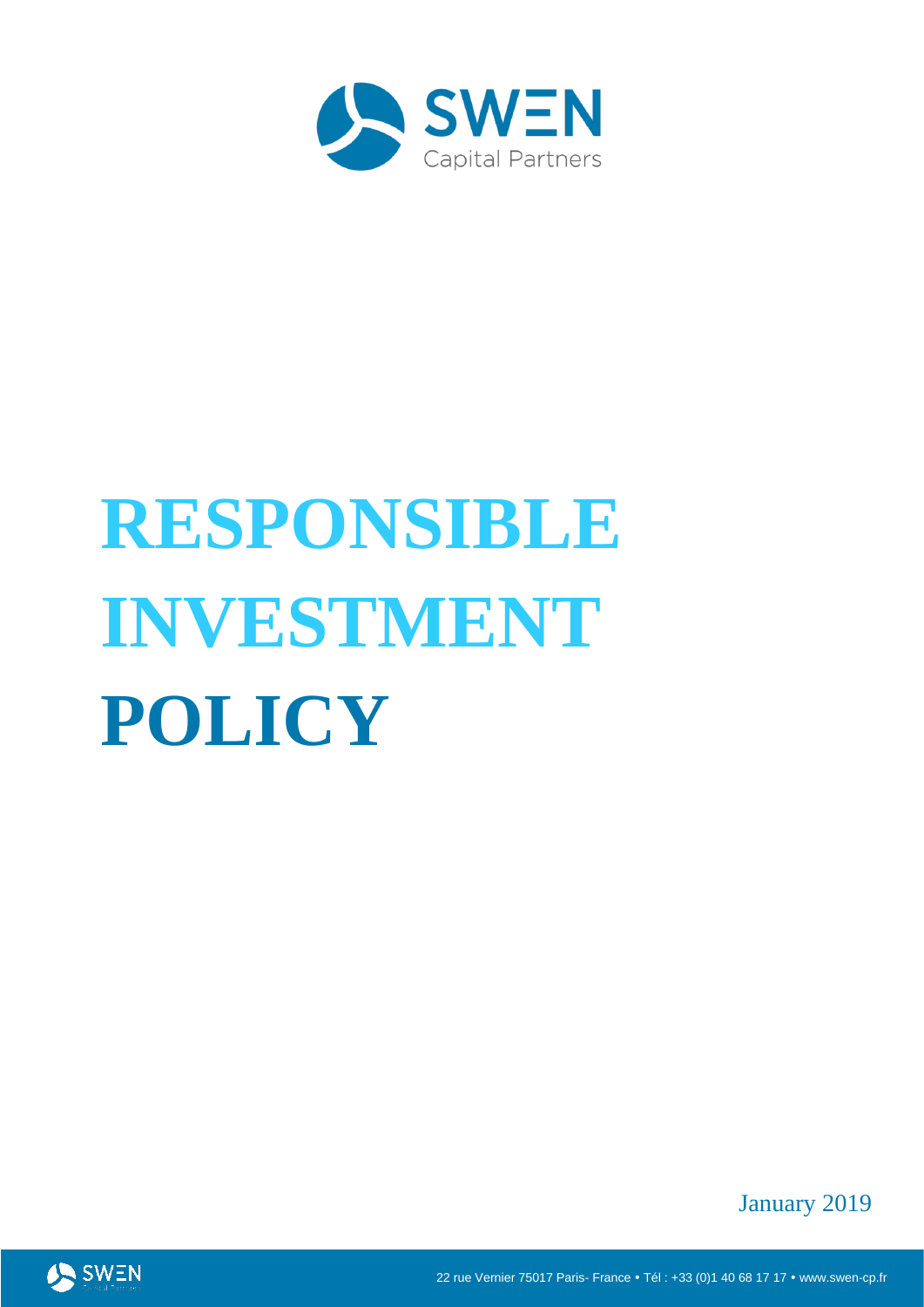#### **SWEN Capital Partners Overview**

Active in the sectors of Private Equity, Private Debt and Infrastructure, SWEN Capital Partners invests through the following operations: "Primary" (selection of funds), "Secondary" (redemptions or fund portfolios) and "direct investments" (acquisition of direct equity stakes alongside managing partners or mezzanine managers). SWEN Capital Partners offers a wide range of open and dedicated investment programmes for institutional and retail clients, as well as value-added services for portfolio monitoring and follow-up.

A subsidiary of the OFI AM groups (MACIF, MATMUT and health insurers that are members of the FFA<sup>i</sup> and the FNMF<sup>ii</sup>, and Federal Finance Gestion (Arkéa Investment Services), SWEN Capital Partners has from the outset shared the values of the mutuality of its two founding groups.

As a PRI signatory, SWEN Capital Partners has deployed an active and rigorous responsible investment approach since 2012 and is convinced that the integration of ESG issues in business management contributes to creating more value and better risk management. The team has thus developed a strong non-financial expertise in the evaluation, monitoring and reporting of its investments and is very active within professional associations and French and international organisations in promoting the integration of ESG issues in private equity.

This approach is based on the belief that companies and infrastructure assets that integrate environmental, social and governance (ESG) issues into their strategy, offer better long-term prospects and will be among the leaders in their sector tomorrow, therefore outperforming in the long term. In general, the consideration of ESG criteria in the evaluation of management companies as holdings, meets four objectives:

- to have an overview of performance and improve our decision support tools for investment;
- to anticipate and prevent extra-financial risks and their financial impact in order to preserve value;
- to identify our exposure to current and emerging ESG issues to seize opportunities and create long-term value;
- to report to our investor clients and respond to their expectations and commitments with transparency and completeness.

#### **2. Objectives of the policy and scope of application**

The aim of this responsible investment policy is to present the broad lines of SWEN Capital Partners' approach to responsible investment and to the integration of ESG considerations into key stages of the investment, its different commitments and contributions.

SWEN Capital Partners systematically integrates all ESG criteria (including the climate issue) into all its institutional management (funds and mandates managed and advised by SWEN Capital Partners).

With regard to the FIP (Proximity Investment Fund) and FCPI (Investment Fund in Innovation) created before 2018, distributed to the individual clients and managed by SWEN Capital Partners, the integration of ESG criteria was progressive (in terms of scope and granularity of analysis) between 2015 and 2018 where SWEN Capital Partners was at the origin of investment decisions for the share of outstanding assets. The share of assets, whose management is delegated to third-party management companies, used to comply with the investment policies of these same delegated management companies. Starting in 2019, ESG analysis will be integrated into the investment decisions made by SWEN Capital Partners in the management of these vehicles. The analysis of compliance with the sectoral exclusion policy for SWEN Capital Partners is systematically conducted and the analysis of ESG issues is carried out on a discretionary and non-binding basis. These investments will also be subject to ESG monitoring.

# **3. Guiding principles of the responsible investment philosophy**

As a signatory for the Principles for Responsible Investment (PRI), SWEN Capital Partners shares the convictions and ambitions of this international initiative and is committed to fully implementing the six founding principles in its conduct of business, as follows :

- we will integrate ESG issues into our decision-making and investment analysis processes;
- 2. we will be active shareholders and integrate ESG issues into our share ownership policies and procedures;
- 3. we will seek, as much as possible, the entities in which we invest to be transparent about ESG issues;
- 4. we will encourage the adoption and implementation of the principles in the investment sector;
- 5. we will cooperate to improve the effectiveness of our implementation of the principles; and,
- 6. we will report on our activities and progress made in implementing the principles.

In 2018, SWEN Capital Partners responded to the PRI reporting for the third year in its own name and obtained the maximum A+ rating for each of the modules ""Strategy & Governance", "Indirect - Private Equity" and "Indirect - Infrastructure". SWEN Capital Partners previously reported to PRI as an entity of OFI AM (now the majority shareholder of SWEN Capital Partners) and also had the highest score for its indirect activities.

# **4. Organisation and governance of the responsible investment approach**

Supervised by the Board of Directors, the ESG strategy for SWEN Capital Partners is proposed and developed by the "Development & ESG" division in charge of this strategy and validated by its General Management. The General Management is the first and essential promoter of its application by the teams.

Furthermore, this ESG strategy cannot exist without the constant involvement of all the teams, and in particular, the investors who are the main actors in its deployment, through their analyses and exchanges with the various stakeholders.

The proper implementation and deployment of the ESG strategy is also ensured internally by a dedicated internal team. This team, integrated into the "Development and ESG" division, has the main responsibility of meeting the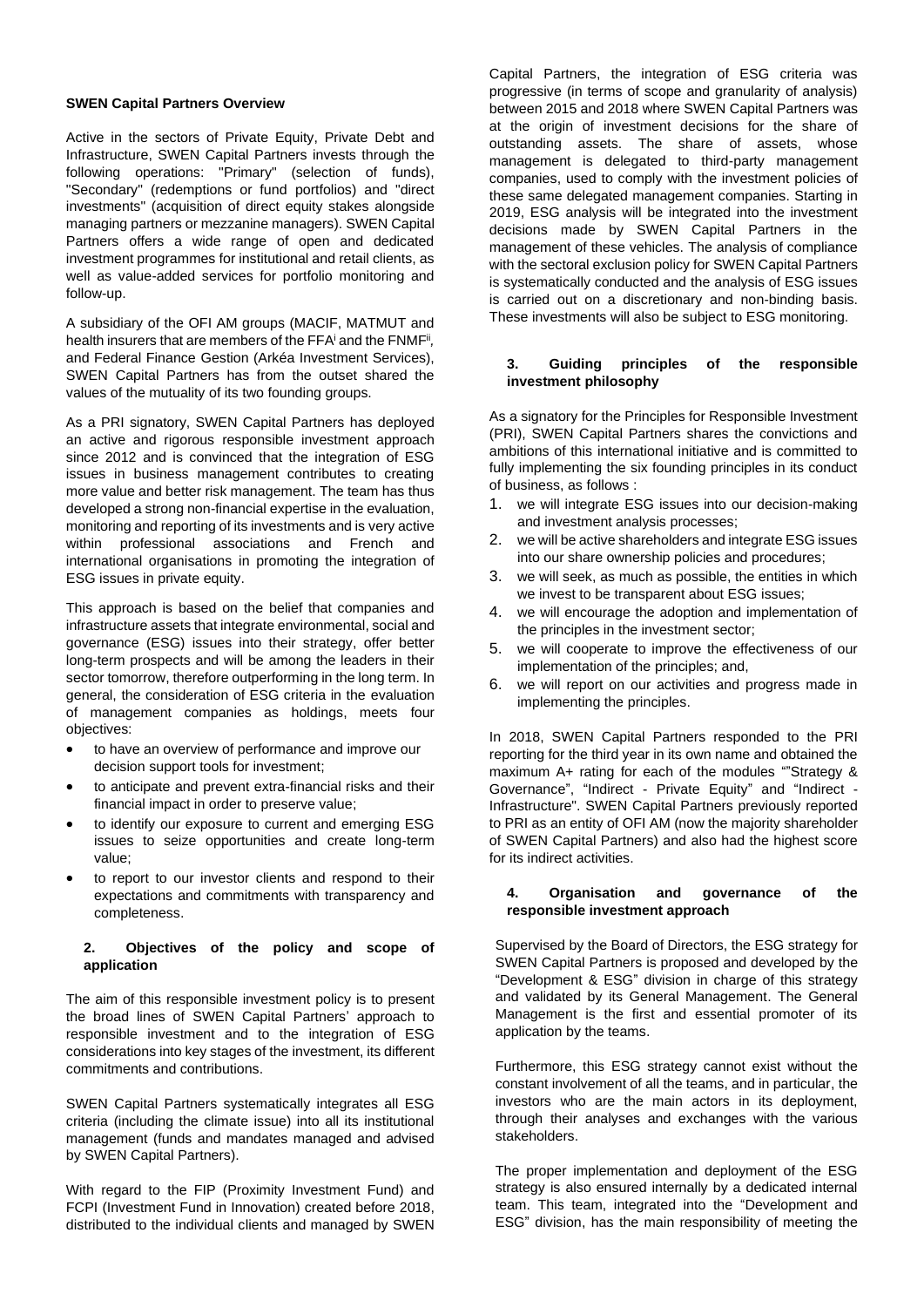commitments and the ambition of SWEN Capital Partners in terms of ESG. It provides expertise alongside investors in different investment projects studied and monitored and meets and anticipates the requirements and expectations of its customers.

Finally, this ESG strategy cannot be applied without the management's desire to create the necessary conditions for the emergence of a corporate culture focused on responsible investment. Teams are regularly sensitised internally but also trained on multiple extra-financial issues by external stakeholders.

# **5. ESG approach in the investment cycle**

# **Before the ESG due diligence phase**

Any investment opportunity (in primary, secondary or direct) first and foremost gives rise to the execution of a compliance analysis **of SWEN Capital Partners' sectoral exclusion policy**. This is based in the first instance on the effective application of the international conventions of Ottawa and Oslo on the prohibition of anti-personnel mines and cluster munitions. In a second instance, this analysis is based on conviction exclusions, namely activities related to weapons (sales and production) and coal-related activities (see section 6 on the Climate Strategy). SWEN Capital Partners systematically requests that these exclusions be specified in the side letters signed with the fund managers in whose funds it invests.

Reputation surveys are first conducted to identify as early as possible any past incident, litigation or non-financial controversy which could require deeper research or lead to questioning of the investment depending on the level of severity determined.

# **In the ESG due diligence phase**

In the due diligence phase, the teams of SWEN Capital Partners systematically perform an ESG analysis of the considered investment, regardless of the type of operation (primary, secondary or direct) which is integrated in the investment report and presented during investment committees. However, the nature of ESG analysis differs according to the type of operation that determines its scope and the information sought.

**For its investment activities in funds**, whether primary or secondary, the ESG analysis is applied to all the management companies studied, regardless of their investment strategy or size. The cornerstone of this analysis is based on the study of the management companies' response to the ESG due diligence questionnaire (or its response to the annual monitoring questionnaire) and available documentation. An ESG profile of the management company is thus drawn up according to two axes evaluated by a scoring grid:

i) the CSR performances of the management company studied; and,

ii) the analysis of its responsible investor policy and approach during each stage of the investment cycle, as well as in reporting or communication.

This analysis may result in several exchanges with the management company designed to better understand the reality of their processes. SWEN Capital Partners' requirements and expectations for ESG integration and regular reporting are specified in the side letters signed with the fund managers. However, the non-integration of ESG criteria by management companies is also acceptable. Indeed, SWEN Capital Partners adheres to an awareness and progress programme and is available to support management companies that are only in their infancy in terms of responsible investment.

**For its direct investment activities** (in equity or mezzanine debt), the ESG analysis focuses on the most material ESG issues and takes into account the sector and the size of the companies / infrastructure assets thus financed. This analysis highlights development and questioning points that are complemented by interviews or responses to an ad hoc and tailor-made ESG questionnaire. External advice can also be requested on specific points of expertise (exposure to the physical risks of climate change, for example).

#### **In the investment monitoring phase**

In the monitoring phase, the management companies for which SWEN Capital Partners is a subscriber of a fund, are surveyed yearly based on a specific ESG questionnaire. The same applies to the underlying holdings of these funds and those invested directly. Thus the ESG analysis is ensured on the basis of answers to "management company", "participations" and "infrastructure assets" questionnaires completed online, via an ESG data collection and management tool. The reported data enables the implementation of numerous ESG performance indicators that are presented in an aggregated manner in the annual ESG reports of the institutional funds and mandates managed by SWEN Capital Partners. A follow-up of these indicators is then carried out over time for each stakeholder (management company, funds, underlying funds) and makes it possible to fully assess the management companies' responsible investor practices (benchmarking), particularly with regard to proprietary ESG benchmarks. Indeed, thanks to a substantial extra-financial database that has accumulated more than 6 years of history, SWEN Capital Partners is able to calculate benchmarks for these same indicators and track them over time.

In addition, the investment team of SWEN Capital Partners, responsible for the investments made, systematically integrates in its monitoring a particular attention to the material ESG issues and necessary action plans implemented within the companies and financed assets.

Finally, SWEN Capital Partners has set up a monitoring system for controversies that allows daily reporting of information, most often "extra-financial, on the main positions of portfolios managed and / or advised by SWEN Capital Partners. The objective of this daily monitoring is especially to better manage the reputational risk of the main investments indirectly and directly financed, but also, as a resulting consequence, better manage those of SWEN Capital Partners and its own institutional investors.

# **6. Climate Strategy**

In keeping with its commitment to combat climate change, initiated by the launch in late 2014 of a carbon diagnosis of its portfolios under management, and to improve the identification and understanding of its areas of risk and opportunities, SWEN Capital Partners joined the Climate 2020 initiative (iC20) at its inception and strengthened its ESG approach in the second half of 2017 by formalising a climate strategy. Its ambition is to meet the challenges of the Energy and Ecological Transition (TEE) and its aim to describe how SWEN Capital Partners apprehends climate change in its investment strategy. This strategy commits SWEN Capital Partners to notably exclude new sectors, strengthen its ESG analyses from a climate risk (transition and physical risks) point of view and the requirements with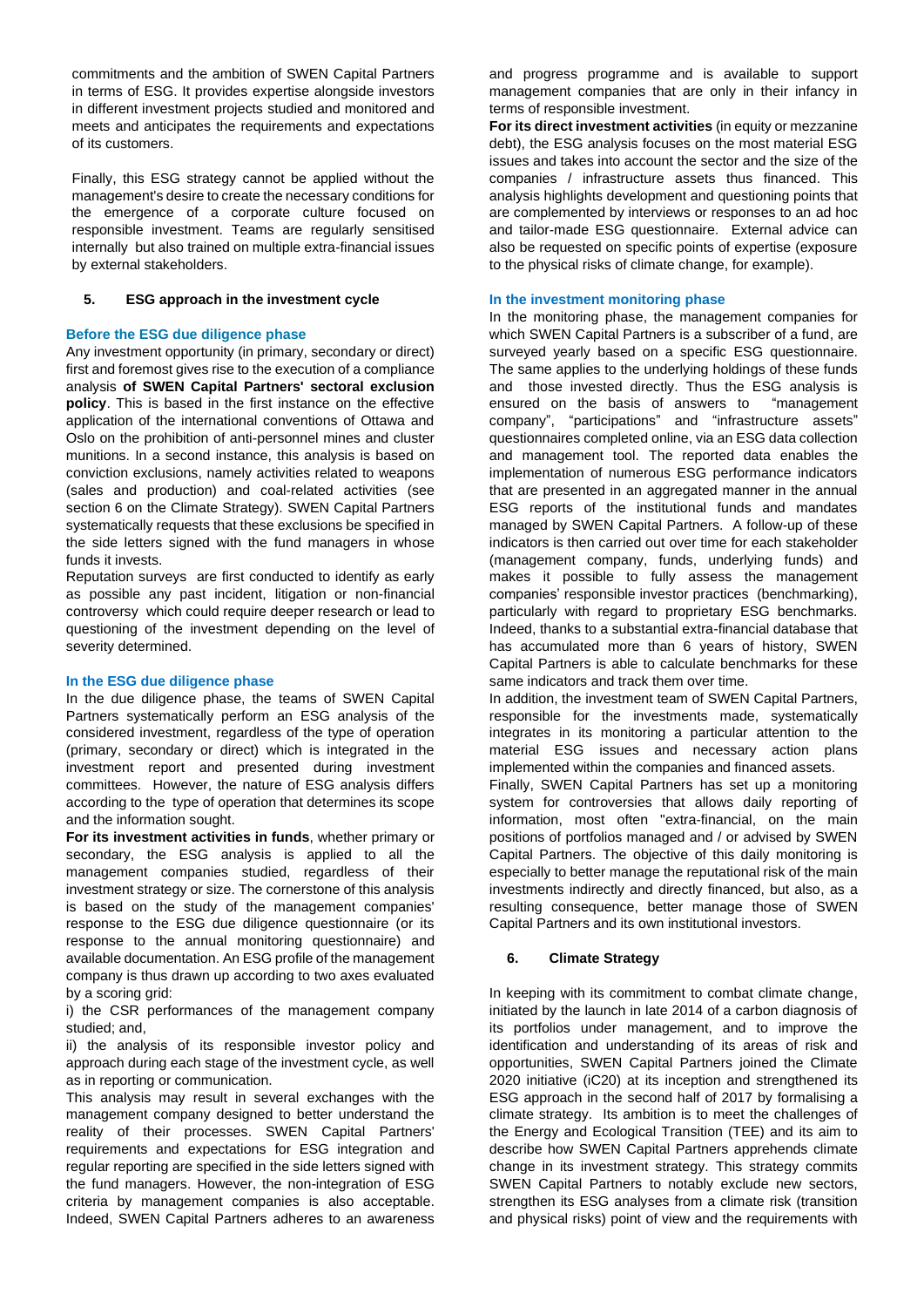its counterparts (climate meeting clause), complete its network of experts and measure and report carbon impact. Furthermore, the management company undertakes to reserve for each new managed institutional fund, a fraction of the allocation for "green" assets, that is, companies and assets.

Furthermore, the climate strategy is also broken down at each stage of the investment cycle :

**Before the ESG due diligence phase.** Activities related to the extraction and exploitation of coal are excluded, in particular coal-fired power plants, thermal coal mines and certain diversified assets that fulfil specific conditions in terms of total electricity production mix (coal must be at the origin of less than 30% of the total mix) or of turnover (the coal must be at the origin of less than 20% of the turnover) .

**In the ESG due diligence phase.** Special attention is given to commitments, performance and targets for climate change and alignment in favour of the TEE.

**For its investment activities in funds,** SWEN Capital Partners evaluates how management companies consider and address their direct environmental impact (through their activities) and their indirect impact (via their funds and investments). The analysis seeks to determine the commitments, mechanisms and policies adopted by management companies in order to assess the exposure of their holdings to the physical and transition risks related to climate change, as well as the mechanics of support and implemented transformation. If the management company is not sufficiently experienced in these issues, SWEN Capital Partners inserts a "climate-meeting" clause in the side letters signed with the fund managers. This does not constrain but rather provides a specific milestone for the organisation in the 18 months following the subscription to discuss the fund manager's position vis-à-vis the TEE, particularly in the context of its investments. For the most sensitive or technical files (particularly in the context of secondary portfolio buyback operations), an independent climate expert is asked to intervene in advisory investment committees.

#### **In the investment monitoring phase**

In the monitoring phase, the annual ESG follow-up questionnaires addressed to management companies and holdings have been strengthened to integrate the issues related to the TEE. Also, SWEN Capital Partners, a signatory of the Climate Initiative 2020, is committed to regularly measure the carbon footprint of its funds and direct investments. These estimates, made annually, are used to assess the alignment of the underlying funds and direct investments vis-à-vis the targets for energy transition.

# **7. Communication of practices**

The approach and commitments of SWEN Capital Partners in terms of responsible investment are presented on its website, through public reporting (PRI reporting for example), commercial documentation and also within the legal documentation of *OPC*s, Organismes de Placement Collectif, in particular the regulations and statutes. The results of the implementation of the responsible investment policy of SWEN Capital Partners are communicated to all its stakeholders by several means:

1. **ESG reports**. SWEN Capital Partners compiles annual ESG reports for the majority of its funds or mandates under management. These reports are communicated to investors of SWEN Capital Partners.

- 2. **ESG controversy reporting**. SWEN Capital Partners monitors ESG incidents that affect its direct investments as well as the main underlyings of its funds and mandates. Quarterly ESG controversial reports are written and communicated to investors of funds and mandates managed or advised by SWEN Capital Partners and benefiting from this monitoring system.
- 3. **ESG Best Practices Honours, by SWEN**. Since 2014, SWEN Capital Partners has been promoting and distinguishing private equity and international infrastructure management companies demonstrating the most outstanding ESG practices. This annual conference of non-listed responsible investment brings together all of SWEN Capital Partners' international stakeholders with more than 450 professionals (institutional investors; infrastructure management companies; private equity and private debt companies; contractors; advisors; international organisations; professional associations; media…).
- 4. **PRI Reporting**. SWEN Capital Partners' annual response to the PRI questionnaire is accessible by following this link :

[https://www.unpri.org/signatories/swen-capital](https://translate.google.com/translate?hl=fr&prev=_t&sl=fr&tl=en&u=https://www.unpri.org/signatories/swen-capital-partners/1827.article)[partners/1827.article.](https://translate.google.com/translate?hl=fr&prev=_t&sl=fr&tl=en&u=https://www.unpri.org/signatories/swen-capital-partners/1827.article)

All the answers to the questionnaire were voluntarily made public.

- 5. **Article 173**. Each year, in accordance with French regulations, SWEN Capital Partners publishes on its website the report prepared pursuant to the provisions of Article 173 of the Law on Energy and Environmental Transition (LTEE).
- 6. **Financial and commercial meetings**. Regular meetings with unitholder representatives and management companies enable SWEN Capital Partners' investment teams to communicate the group's position and strategy on responsible investment. It is also a great opportunity to gather the current and future expectations of our stakeholders.
- 7. S**pecific reports for Institutional Investors**. Each year, institutional investors seek to obtain tailor-made reporting from SWEN Capital Partners on the responsible investment approach implemented in their un-listed investment. These tailor-made reports take different formats depending on the specifications of institutional investors: video testimonial on a remarkable asset; contribution to reporting on the French Article of law *Article 173 de l'institutionnel*; evaluation of the carbon impact of a specific perimeter (green part, brown share, carbon footprint scopes 1, 2 and 3 ...); specific annual ESG questionnaires ...

#### **8. Implication in niche actions, commitment and voting policy**

SWEN Capital Partners is very active in French and international professional associations to promote the integration of ESG issues within the profession (in Private Equity and Infrastructure). This involvement is reflected in the participation of SWEN Capital Partners in the governance of several specialised organisations for responsible investment and in various working groups. This constant vigilance on ESG issues is also characterised by numerous interventions at conferences, interviews and publications. The various organisations in which SWEN